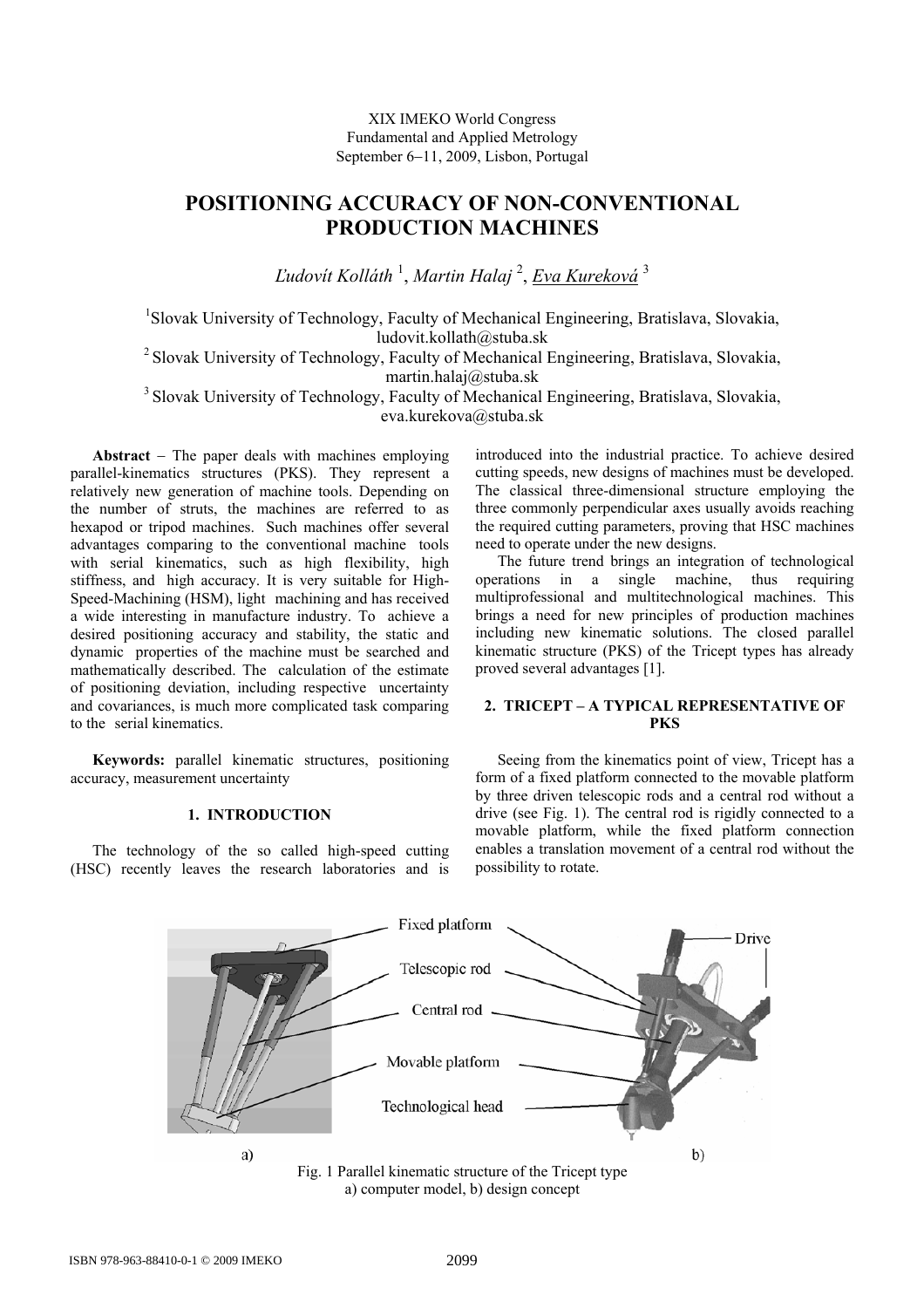When analyzing a Tricept work space, two influences were searched – distance of joints and position of joints at a telescopic rod. One must consider that location of a joint at a telescopic rod affects the Tricept design significantly. Such a location can vary from a position at a motor up to a position at an outer part that is farthest from the motor.

The location farthest from a motor gives an advantage of a minimum stress in telescopic rods. When keeping the other dimensions constant, the angle among axes of telescopic rods is biggest comparing to the other designs. On the other hand, this concept significantly decreases a workspace. The other extreme – the connection point at the position closest to the motor – increases a workspace in all axes.

The distance among individual joints at a movable platform has the similar influence as that at a fixed platform. It affects an angle among the rods (thus also the stresses in individual rods), the workspace, gear ratio (angular movement of the motor shaft against the amplitude of joint movement at a fixed platform).

The Tricept's resulting workspace is represented by an intersection of workspaces generated by individual rods. Thus it is an intersection of three similar disc-shaped spaces having the center of rotation at different places within a single cone. Disc-shaped spaces have the same orientation, parallel axes and their spherical points are located at a single defined circle.

The inhomogeneous workspace regarding to the positioning accuracy and the stiffness represents the main disadvantage of Tricept kinematics. The first step in analysis must be then determination of required extension of telescopic rod in relation to a desired position of a searched point (end point of an effector) [2].

#### **3. TRICEPT'S MOTION EQUATIONS**

To get a desired position of a technological effector, one must be able to calculate and to set up the required length of each telescopic rod. The created mathematical model for control of individual rods extension is based on analysis of a vector loop.

Figure 2 schematically shows Tricept together with a vector loop. The loop consisting of vectors  $\overrightarrow{SP}$ ,  $\overrightarrow{PL}$ ,  $\overrightarrow{LB}$ , *SB* describes the position of a point *L* that is important for calculation of a vector  $\overrightarrow{LB}$  whose length is identical with the extension of a telescopic rod.

To calculate the point L coordinates, one has to know the coordinates of the point P first. The position of an central rod is defined by a pair of points S and Q. Tricept is located in a coordinate system in such a manner that S point is in its beginning. Point Q is the second point defining the position of a central rod and represents one point of the overall curve defining the position of Tricept end effector.

When the carrier moves, common position of points S and Q changes, i.e. the central rod is inserting into a central joint. Its part behind the central joint is not important as seen from the kinematics point of view.



Fig. 2 Loop of kinematic vectors of Tricept

When creating the kinematic functions, the first step is to determine the position of the point P. They can be expressed as:

$$
P_x = Q_x + QP_x = Q_x + |QP| \cdot \cos \alpha
$$
  
\n
$$
P_y = Q_y + QP_y = Q_y + |QP| \cdot \cos \beta
$$
 (1)  
\n
$$
P_z = Q_z + QP_z = Q_z + |QP| \cdot \cos \chi
$$

The second step is calculation of coordinates of the point L. The analytical geometry is employed to determine the coordinates of the point L:

$$
\overrightarrow{SP} + \overrightarrow{PL} = \overrightarrow{SL} \tag{2}
$$

Length of one telescopic rod is:

$$
\left| \overline{\beta L} \right| = \sqrt{\left\{ \left[ Q_x - |QP| \cdot \cos A \right\} + \left( \left( \left( |QP| \cdot \cos A \right) \cdot CA_z \right) - \left( \left( |QP| \cdot \cos \chi \right) \cdot CA_z \right) \right] \cdot k_{\text{pQCA}} \cdot i \right) \right\} - B_x \overline{\right\}} + \sqrt{\left\{ \left[ Q_y - |QP| \cdot \cos \beta \right\} + \left( \left( \left( |QP| \cdot \cos \chi \right) \cdot CA_z \right) - \left( \left( |QP| \cdot \cos \alpha \right) \cdot CA_z \right) \right] \cdot k_{\text{pQCA}} \cdot i \right) \right\} - B_y \overline{\right\}} + \sqrt{\left\{ \left[ Q_z - |QP| \cdot \cos \chi \right\} + \left( \left( \left( |QP| \cdot \cos \alpha \right) \cdot CA_z \right) - \left( \left( |QP| \cdot \cos \beta \right) \cdot CA_z \right) \right] \cdot k_{\text{pQCA}} \cdot k \right\} - B_z \overline{\right\}} \tag{3}
$$

To reach the desired position of an end effector, i.e. desired position of the Q point, one must determine the function covering the calculation of lengths of all telescopic rods.

## **4. INFLUENCES AFFECTING THE POSITIONING ACCURACY**

The positioning accuracy of effector of any production machine is defined as a closeness of coincidence between the actually reached position and the programmed position,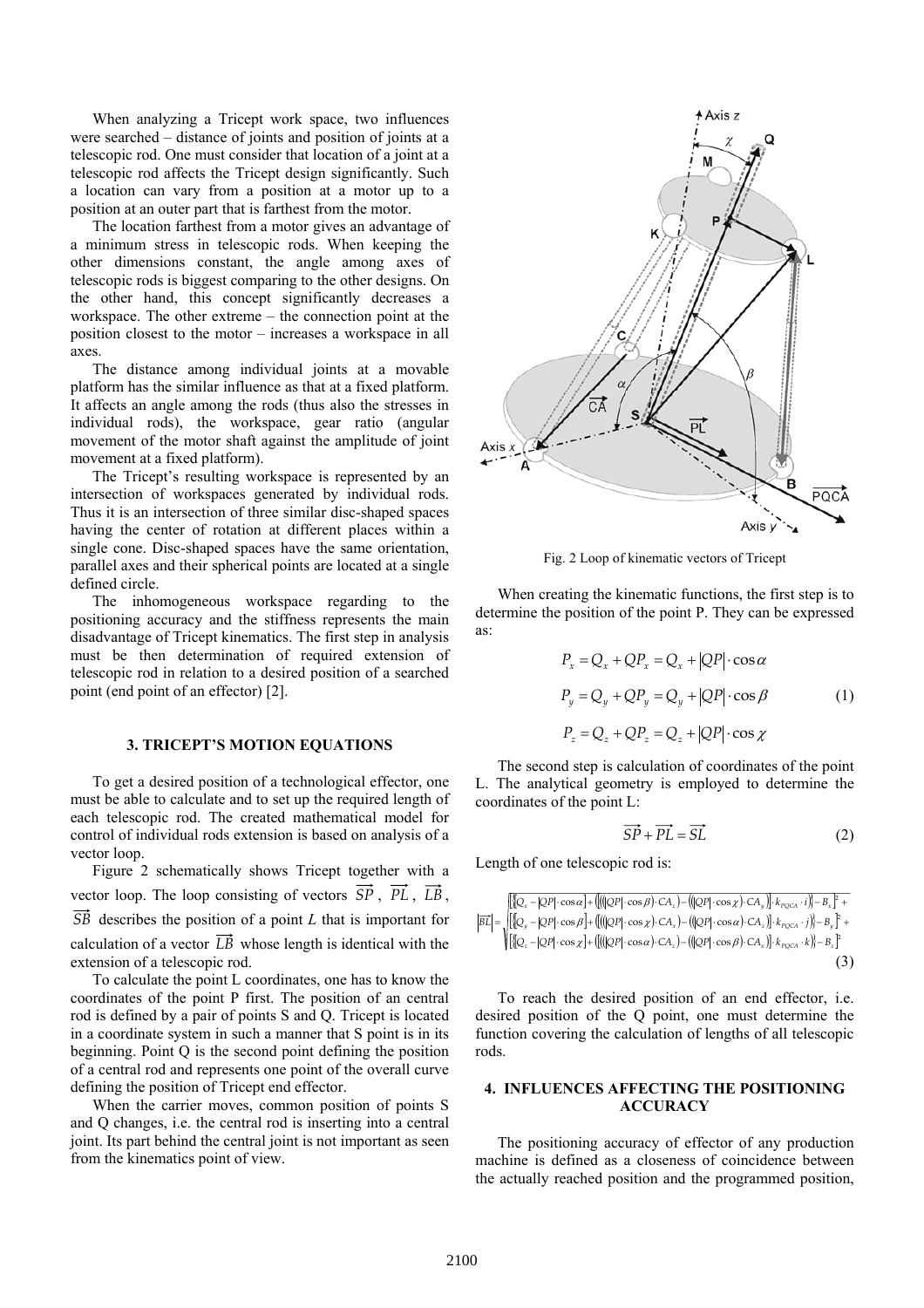set up by control system. When comparing the conventional serial kinematics with the parallel one, several basic differences occur. Therefore determination of the positioning accuracy represents a more complex and more difficult problem for the parallel kinematics [3].

Production tolerances, installation errors and displacements of individual joints cause deviations against the nominal kinematics parameters. As a result, if nominal values of those parameters are used in a control system, the actual position of the end effector will not fully correspond to the programmed (desired) one.

The positioning accuracy is significantly affected by geometry errors, flexibility errors and time-varying thermal errors. Geometric errors arise due to imperfect machining of Tricept individual parts, due to imperfect mutual positioning of individual parts during the assembly process or due to wear. Flexibility errors are basically errors of individual joints as well as errors generated by deflection of individual parts of the machine. They depend on actual position of the end effector. Thermal errors are generated by a thermal load and resulting thermal expansion of individual parts.

The flexibility of individual parts and their joints significantly affects the Tricept performance and its stability. The mass of all parts plus the external load cause deflection of individual elements of the device design and they displace the flexible joints thus affecting the overall performance of the device. The flexibility effect manifests itself through six differential changes – the three longitudinal displacements and the three rotational ones.

### **5. ESTIMATION OF DETERMINATION OF AN END POINT OF THE EFFECTOR**

When estimating the positioning accuracy, a crucial problem is to determine function describing the positioning of effector (point Q) in relation to the extension of telescopic rods. Changing the extension of telescopic rods is the only possibility to affect the position of point Q. Unlike the serial kinematics, positioning leads to complex functions containing trigonometric elements thus resulting in nonlinear solutions. The practical result can be observed that the positioning accuracy does not depend only on accuracy of extension of telescopic rods but on the position of point Q in a Tricept workspace as well.

To document the complexity connected to calculation of uncertainty of desired position of Q point, let us list individual geometrical parameters that contribute to overall uncertainty of reaching the desired position:

- a) common position of joints against the centre of a fixed plate, i.e. distance of points AS, BS, CS,
- b) common positions of joints at the fixed plate, i.e. distance of points CA, CB, BA,
- c) common position of points against the centre at a movable plate, i.e. distance of points KP, MP, LP,
- d) common position of joints at the movable plate, i.e. distance of points KM, KL, ML,
- e) distance between the fixed and movable plate at a centre rod, i.e. distance of points SP,
- f) distance between the end point of effector and a fixation point of a movable plate at a center rod, i.e. distance of points PQ,
- g) lengths of individual telescopic rods, i.e. distance of points KA, MC, LB.

One has to consider that nominal values of individual parameters are affected by geometrical errors, thermal errors and stiffness errors. Let us designate  $f<sub>Q</sub>$  the function used for determination of the position of point Q in dependence on parameters AS, BS to LB according to a previous list, i.e.

$$
Q = f_Q(AS, BS, CS, CA, CB, BA, KP, MP, LP, KM, KL, ML, SP, PQ, KA, MC, LB)
$$
 (4)

Uncertainty  $u_0$  of determination of the Q point position is subjected to a law on uncertainty propagation that means [4]

$$
u_Q^2 = \left(\frac{\partial f_Q}{\partial \Delta S}\right)^2 u_{AS}^2 + \left(\frac{\partial f_Q}{\partial \Delta S}\right)^2 u_{BS}^2 + ... + \left(\frac{\partial f_Q}{\partial \Delta S}\right)^2 u_{LB}^2 + \left(\frac{\partial f_Q}{\partial \Delta S}\right) \frac{\partial f_Q}{\partial \Delta S} + ... \left(\frac{\partial f_Q}{\partial \Delta S}\right) \frac{\partial f_Q}{\partial \Delta S} + ... \left(\frac{\partial f_Q}{\partial \Delta S}\right) \frac{\partial f_Q}{\partial \Delta S} + ... \tag{5}
$$

where

AS, BS, .. LB are respective parameters,

 $u<sub>AS</sub>, u<sub>BS</sub>, ..., u<sub>LB</sub>$  are uncertainties of particular parameters,  $u<sub>ASBS</sub>$ , ...,  $u<sub>MCLB</sub>$  are covariances among particular parameters.

One can observe that analytical representation of partial derivations of  $f<sub>Q</sub>$  function must be found. Uncertainties  $u<sub>AS</sub>$ ,  $u_{BS}$ , ...,  $u_{LB}$  of respective parameters consist of individual partial sources, as stated in part 4. The problem is to determine the analytical function among the input parameters and the output point  $Q$  so that the uncertainty could be evaluated. To do so, a simplified matrix model is introduced.

#### **6. MATRIX MODEL**

When determining the position of an end effector, one has to consider individual factors affecting the resulting uncertainty of positioning (see part 5). The desired position is result of a function (4). The function uses individual distance parameters from which only lengths of the individual rods - KA, LB and MC - are adjustable during operation. The rest of parameters are represented by constant distances of individual elements of the Tricept. Those distances are adjusted (fixed) during the manufacturing of the Tricept and they remain constant during operation. Anyhow, accuracies of their determining (i.e. distances among the joints and the centre of fixed respectively movable platform) affect the overall uncertainty of the positioning of end effector.

When taking only adjustable parameters into account, following model can be written:

$$
SQ = f_1(KA, LB, MC),
$$

$$
\alpha = f_2(KA, LB, MC),
$$